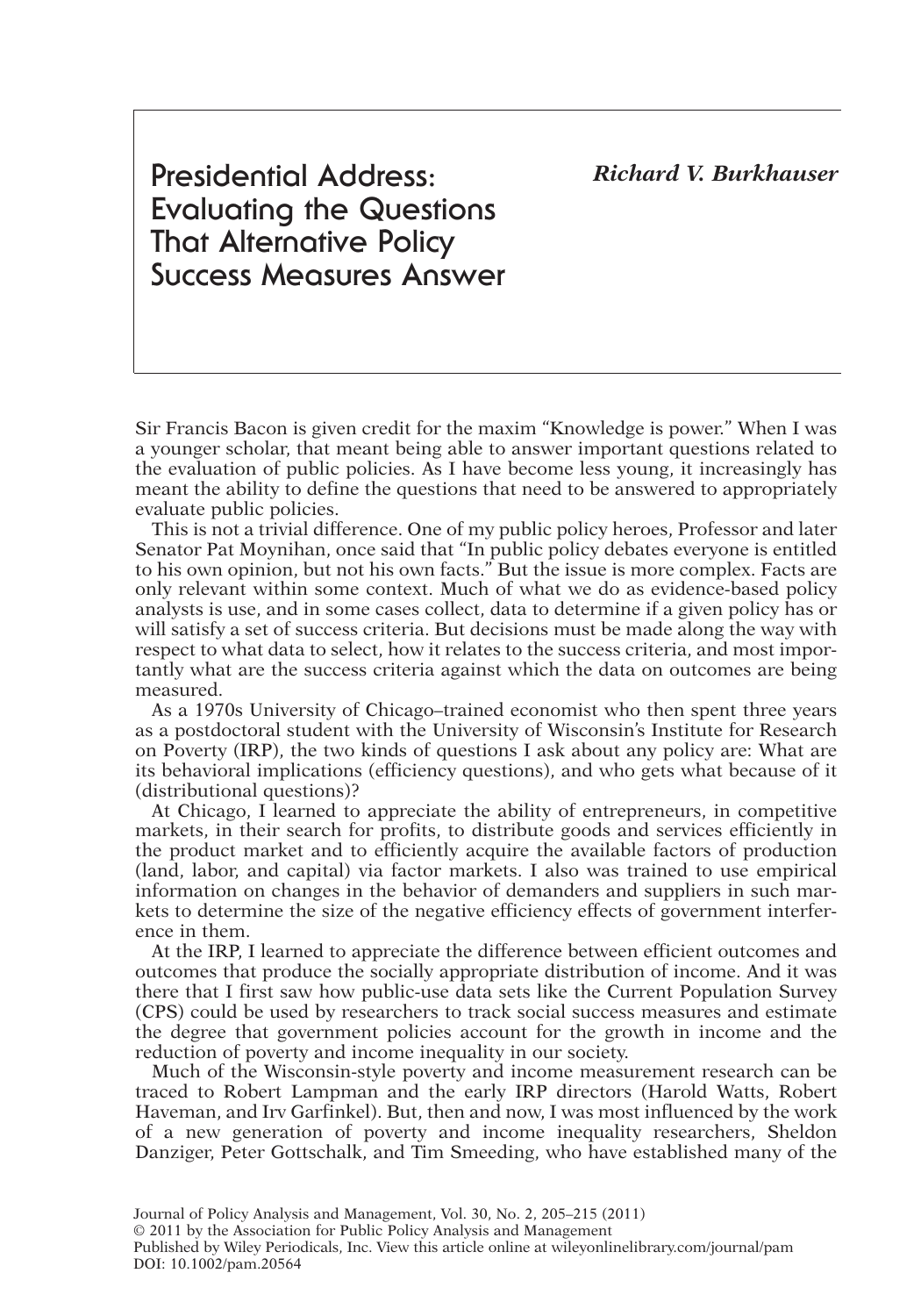ground rules for this literature—rules that today are used by the Census Bureau in its official measures of poverty, income, and inequality as part of its annual report based on CPS data (U.S. Census Bureau, various years).

But I also came to appreciate how sensitive these measures are to the underlying assumptions either explicitly stated or implicitly implied by their use. Because the public-use CPS best captured the "pre-tax, post-government in-cash transfer income" of households as well as the families within them, most measures of poverty and the levels and trends in income and income inequality use this resource measure, within these sharing units, to capture the household or family size–adjusted resources available to each person in the United States. In doing so, they assume that these resources are equally shared within the sharing unit and there are some returns to scale in their use. (See Besharov & Couch, 2010, for a recent overview of poverty measurement issues. See Salverda, Nolan, & Smeeding, 2009, for a recent overview of inequality measurement issues.)

I am pleased to say that in the three decades since leaving Chicago and Wisconsin, my research, informed by their training, has resulted in my work being equally mistrusted at both. But that training, together with the inspiration I received from two of the best economics-based public policy writers—George Stigler at Chicago and Robert Haveman at Wisconsin—gave me a comparative advantage in academicbased policy analysis over more talented but more narrowly trained labor or public economists. Let me give you two separate but related cases involving the work of two outstanding economists, both of whom are winners of the John Bates Clark Award—David Card and Emmanuel Saez—that point out the importance of getting the question right.

# **THE MODERN DEBATE ON MINIMUM WAGE POLICY**

The minimum wage provisions of the FLSA of 1938 have been repealed by inflation. Many voices are now taking up the cry for a higher minimum. Economists have not been very outspoken on this type of legislation. It is my fundamental thesis that they can and should be outspoken, and singularly agreed. The popular objective of minimum wage legislation—the elimination of extreme poverty—is not seriously debatable. The important questions are rather (1) Does such legislation diminish poverty? and (2) Are there efficient alternatives? The answers are, if I am not mistaken, unusually definite for questions of economic policy. If this is so, these answers should be given. Some readers will probably know my answers already ("no" and "yes," respectively); it is distressing how often one can guess the answer given to an economic question merely by knowing who asks it. But my personal answers are unimportant; the arguments on which they rest are.

George Stigler, Preamble to "The Economics of Minimum Wage Legislation," *American Economic Review*, 1946

David Card is the 1995 winner of the Johns Bates Clark Award given to the best economist under the age of 40. His iconoclastic book with Alan B. Krueger, *Myth and Measurement: The New Economics of the Minimum Wage* (1995), blasted apart the decades-old consensus view, best articulated by Brown, Gilroy, and Kohen (1982), that job markets for low-skilled adults and teenagers were competitive and that in such markets, minimum-wage legislation will increase wages at the cost of modest but significant reductions in employment (demand elasticities in the range of  $-0.2$  or  $-0.3$ ).

Card and Krueger weighed the actual empirical evidence for this consensus view on the behavioral effects of the minimum wage and found it wanting. In its place, using innovative difference-in-differences or natural experimental methods, which Card and a few others were then introducing into the more general applied econometric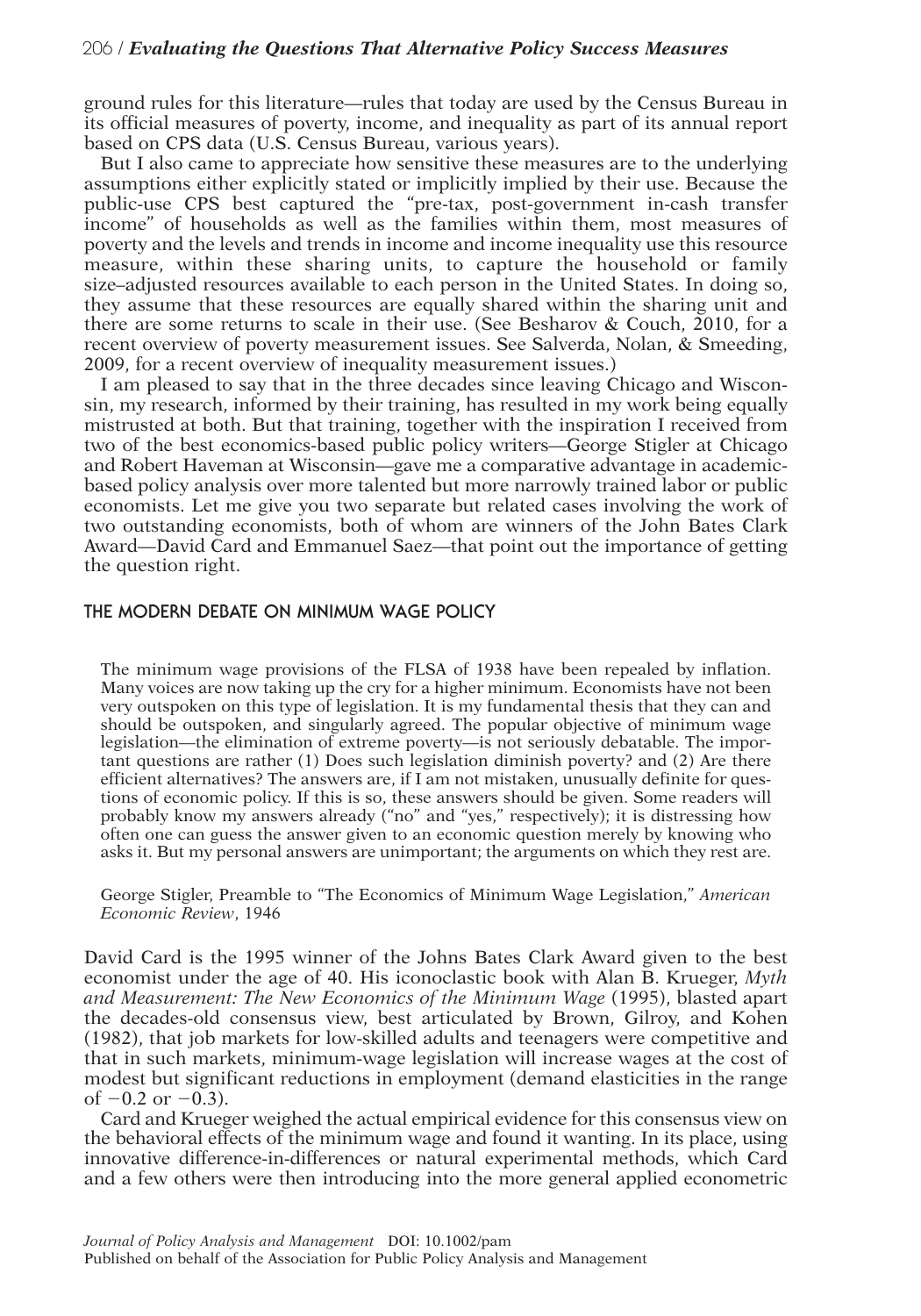literature, they found no evidence of a negative minimum wage effect on employment but they did find some evidence of a positive effect.

The research at the heart of their book had an important influence on President Clinton, whose party's disastrous mid-term election outcomes of 1994 led him, in his 1995 State of the Union Address, to make an increase in the minimum wage in his major domestic policy proposal for that year. In doing so he stated:

I've studied the arguments and the evidence for and against a minimum wage increase. I believe that the weight of the evidence is that a modest increase does not cost jobs, and may even lure people into the job market. But the most important thing is, you can't make a living on \$4.25 an hour. (President Clinton, State of the Union Address, January 1995)

Over the past 15 years, a new generation of applied labor economists, inspired by *Myth and Measurement*, have followed their lead: (a) in considering the labor market conditions in which low-skilled adults and teenagers find themselves; (b) in performing replication studies; and, most especially, (c) in their use of natural experimental methods to look at the behavioral and distributional effects of minimum-wage legislation and many other public policies. Hence, along these dimensions, *Myth and Measurement* continues to have an important bearing on the economics profession.

But what has this new literature discovered with respect to the behavioral and distributional consequences of minimum-wage legislation? David Neumark and William Wascher (2008) report that most of these new minimum wage researchers, while fully embracing the econometric strategies in *Myth and Measurement*, have primarily found that minimum wage increases have small but statistically significant negative employment effects—findings close to the previous consensus values. But, more importantly for policy analysts interested in the distributional consequences of the minimum wage, using difference-in-difference methods, they show that movements onto the poverty rolls by the families of workers whose employment is negatively affected by minimum wage increases more than offset the movement out of poverty by the families of workers whose wage earnings are positively affected by an increase in the minimum wage.

Neumark and Wascher then report on the evidence showing that the Earned Income Tax Credit (EITC) is a far more effective policy mechanism for reducing poverty among working Americans. Unlike the minimum wage, which raises the wages of all affected workers, including the majority who are second or third earners in nonpoor families, the EITC only subsidizes the wages of low-income families and does so via the tax system, avoiding the negative employment effects of minimum wage increases.

These later findings are consistent with my earlier research on the distributional effects of the minimum wage (Burkhauser & Finegan, 1989; Burkhauser, Couch, & Glenn, 1996) and the replications we (Burkhauser, Couch, & Wittenburg, 1996) first report showing that Chapter 9, Table 2 (p. 285) of *Myth and Measurement* does not ask the traditional distribution question with respect to a minimum wage increase: What share of the gains from this policy goes to workers who live in poor or near poor families?

In this table Card and Krueger report on a simulation they perform to determine who will gain from a proposed increase in the minimum wage from \$3.35 to \$4.25 per hour by income decile, assuming no negative employment effects. To do so, they use data from the public-use CPS to initially focus on a population of individuals age 16 and over and array them into deciles based on their family's pre-tax, postgovernment in-cash transfer income. In doing so, Card and Krueger do not take into consideration the number of persons in these families over which this income must be shared and hence change the way that resources are usually measured in the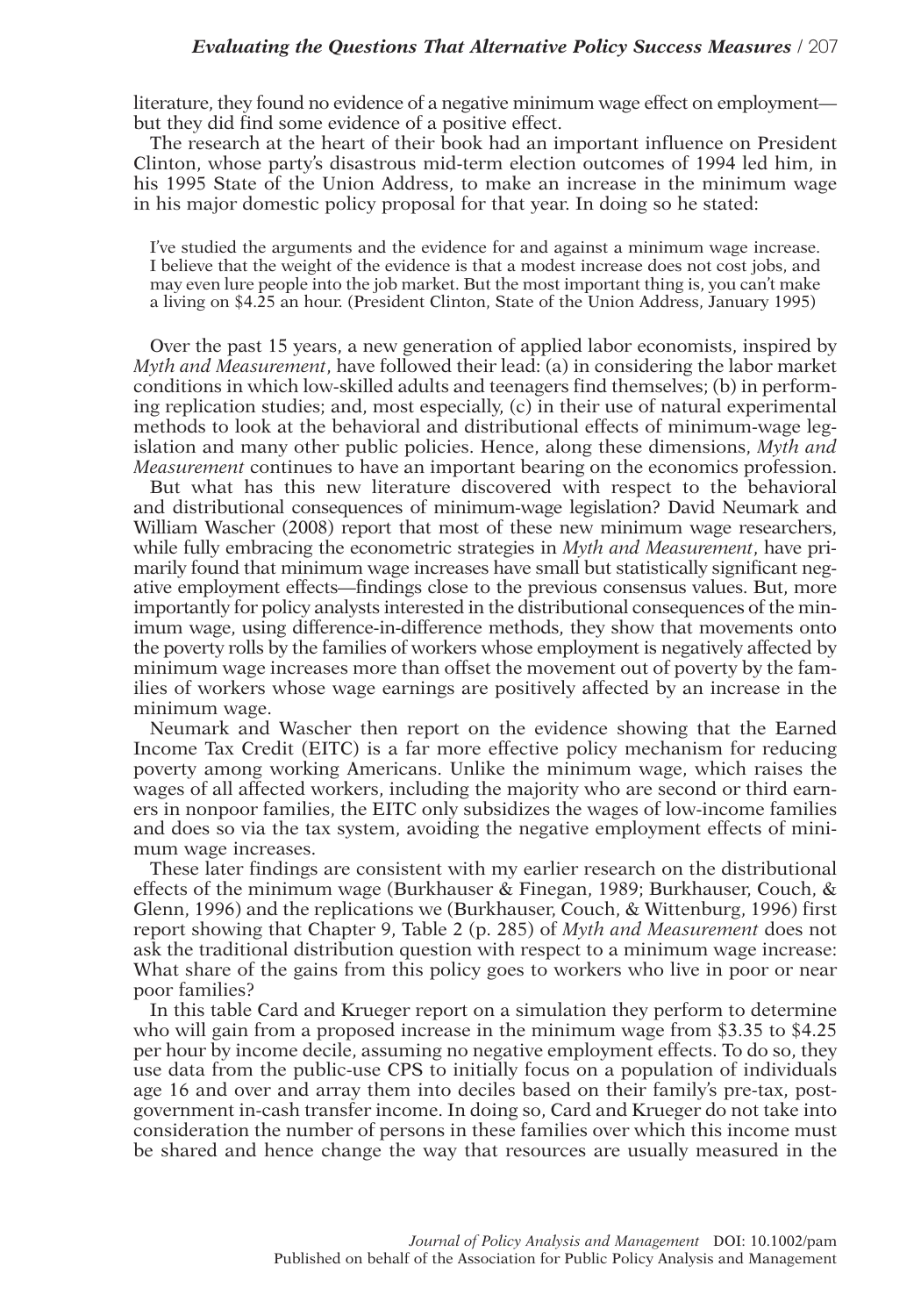poverty and income inequality literature that they have now entered. Thus the decile brackets they create from this distribution are not well suited for asking the traditional question policy analysts and policymakers have been interested in since Stigler (1946) first laid out the behavioral and distributional case against minimum wage increases as a policy for poverty elimination.

Their change in the question asked becomes clearer in their next step when they assign all workers age 16 and over into one of these brackets and ask the following question: What percentage of workers in each income decile is affected by the policy that is, what percentage of these workers were earning between \$3.35 and \$4.24 per hour before the simulated policy change to \$4.25 per hour?

In our 1996 paper, we replicate the Card and Krueger analysis and find as they did that workers who live in lower income decile brackets are more likely to be affected by the policy. But then we ask a more appropriate question: What share of the gains from this policy goes to workers who live in poor or near-poor families?

To do so, we first account for family size in creating our brackets by arraying all persons across the income-to-needs distribution (their pre-tax, post-government incash family income divided by the poverty line based on their family's size). Then, like Card and Krueger, we assign all workers into one of these brackets. But in addition we also show the distribution of these workers by their hourly wage rate within each bracket. Doing so, we find as they would have that affected workers (those who earned between \$3.35 and \$4.24 per hour) who live in poor families (or, in their terms, lower-income deciles) will disproportionally gain from a minimum wage increase.

But we then show that such workers comprise an even smaller disproportionate share of the working population. Hence when we asked the question—what percentage of all workers who gain from a minimum wage increase from \$3.35 to \$4.24 live in poor families?—we find that only 22 percent do. In contrast, 53 percent live in families whose income is twice the poverty line, and 33 percent live in families with incomes three times the poverty line.

More important for those concerned about ensuring that anyone who works hard and plays by the rules does not live in poverty, only about a quarter of the working poor would have gained from that minimum wage increase, assuming no negative employment effects, because the rest either were not covered by the minimum wage (4.8 percent) or had hourly wage rates above the proposed minimum (68.2 percent). They were poor primarily because they worked too few hours or didn't have sufficient income from government transfer programs.

In Sabia and Burkhauser (2010), we show that not much has changed since then with respect to the potential effectiveness of minimum wage increases. Using the same methodology, we find that had we increased the current federal minimum wage from \$7.25 to \$9.50 per hour as proposed by President Obama while running for that office in 2008, the gains to poor workers, assuming no employment effects, would have been even smaller—only about 11.3 percent of affected workers lived in poor households.

Because Card and Krueger do not conceptually link changes in minimum wage policy to the economic resources available to families, their book has proven to be of limited value to policymakers or policy analysts interested in understanding the distributional impact of minimum wage increases on the family size–adjusted income of all individuals, let alone for those interested in ensuring that those who work hard and play by the rules do not live in poverty. More importantly, by not asking the right question about who gets what from the minimum wage, their book distracted those interested in helping the working poor from considering a far more effective policy—the Earned Income Tax Credit.

This fundamental confusion has implications beyond minimum wage policy. For instance, to ensure tax exemptions for their fringe benefit packages, firms are required to provide benefits packages "equitably" across the labor earnings distribution of their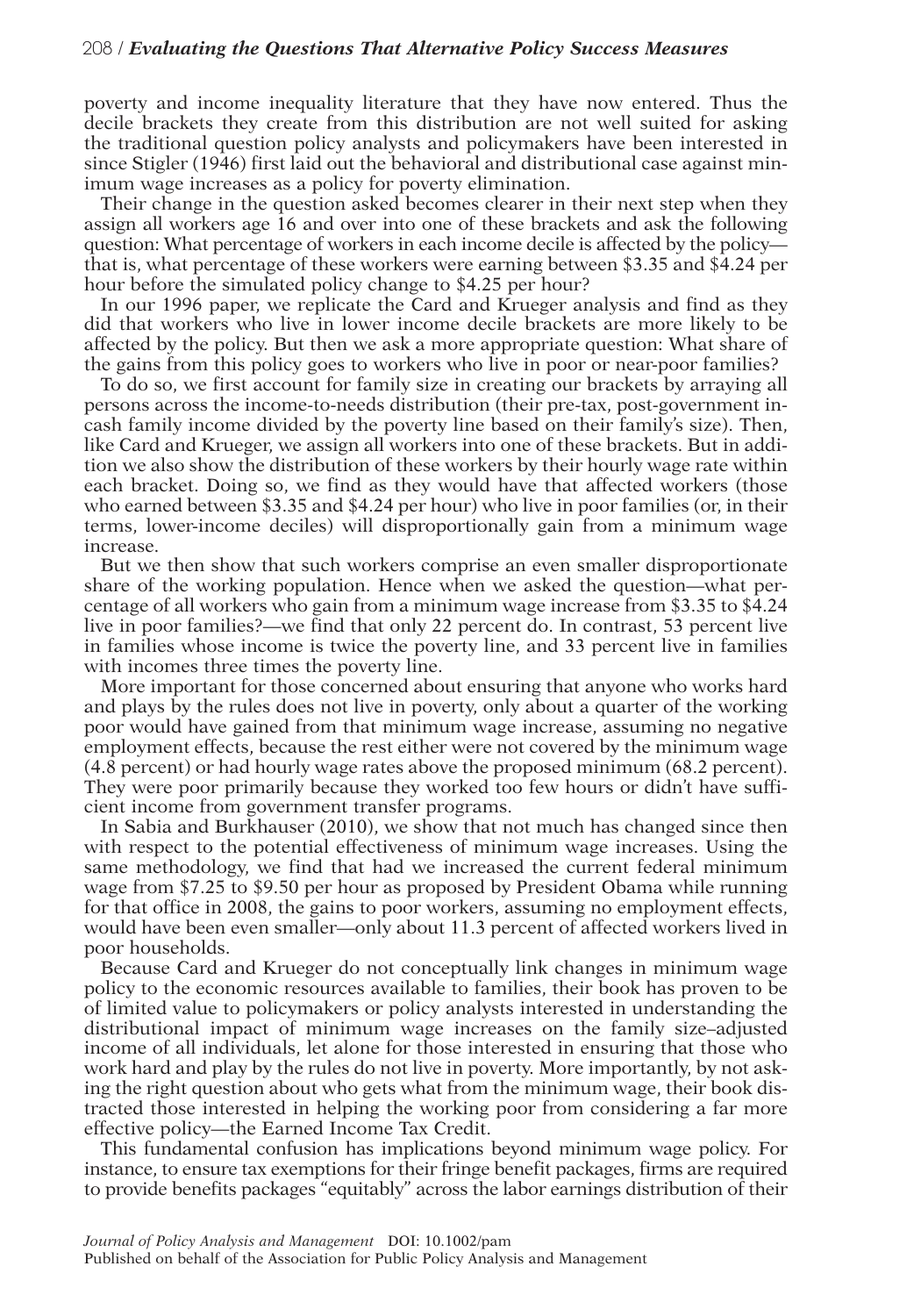employees. Given the rise of multi-worker families, such firm-based regulations may provide far fewer benefits to low-income families than meets the eye. The same point can be raised with respect to attempts to mandate minimum health or pension benefits for all workers. Supporters of such mandates often assume that low-wage workers live in low-income families.

# **THE MODERN DEBATE ON TRENDS IN INCOME INEQUALITY SINCE 1993**

The public-use CPS is the primary data source used for investigating trends in United States income inequality. The consensus is that household income inequality increased substantially during the 1970s and 1980s. And that this growth continued to outpace that seen in most other Organisation for Economic Co-operation and Development (OECD) countries through the early 1990s (Gottschalk & Smeeding. 1997).<sup>1</sup>

However, there are conflicting views about the degree to which United States income equality has grown since 1993. Gottschalk and Danziger (2005), using publicuse CPS data and measuring inequality by the ratio of the 90th percentile to the 10th percentile (the P90/P10 ratio), find that the rise in income inequality among their sample of working age adults slowed in the 1990s. However, Thomas Piketty and Emmanuel Saez (the winner of the 2009 Johns Bates Clark Award), using data from Internal Revenue Service (IRS) administrative records, report sustained growth in the income share of the richest 10 percent of tax filers throughout the 1980s to 1998 (Piketty & Saez, 2003, Figure 1).<sup>2</sup> Their paper used the methods of Piketty (2003), which considered top income shares in France and was one of the first in a growing literature that has used tax return data to examine income inequality trends around the world.3

Because the P90/P10 ratio by definition does not capture changes in the upper tail of an income distribution, the Piketty and Saez results are not necessarily inconsistent with Gottschalk and Danziger's finding if, for instance, growth in inequality slowed in the middle of the distribution but continued to rise in the upper tail. If it is the case that most of the changes in United States incomes have been within the upper tail, then it suggests that public-use CPS data may not be of much value in capturing inequality change in the distribution, especially if inequality is measured using the P90/P10 ratio.

One reason Gottschalk and Danziger and other researchers use P90/P10 ratios to measure inequality rather than measures that capture dispersion throughout the entire distribution (like the Gini coefficient) is that topcoding in public-use CPS data has made it difficult to consistently observe changes at the top of the distribution.<sup>4</sup>

<sup>2</sup> Updated tables from this paper are available on Saez's Web site (2009): http://elsa.berkeley.edu/~saez/, accessed February 24, 2009. The updated data show that with the exception of a decline in inequality from 2000 to 2002, this growth in income inequality has continued through 2006, their last available year of data.

<sup>3</sup> See Atkinson (2005) for the U.K.; Saez and Veall (2005) for Canada; Bach, Corneo, and Steiner (2009) for Germany; Dell (2005) for Germany and Switzerland; and Atkinson and Leigh (2007) for Australia. Atkinson and Piketty (2007), Atkinson, Piketty, and Saez (in press), and Leigh (2009) provide comprehensive reviews of this literature.

<sup>4</sup> Burkhauser, Feng, and Jenkins (2009) show that even P90/P10 ratios do not completely overcome the problem of topcoding in the CPS data because CPS topcoding is done for each of its sources of income. We find that a significant minority of persons below the 90th percentile of the household income distribution have some source of their own income or of another household member's income that is topcoded.

<sup>1</sup> For systematic reviews of the cross-national inequality literature, see Atkinson, Rainwater, and Smeeding (1995) and Gottschalk and Smeeding (1997); Atkinson and Brandolini (2001) regarding household income inequality; and Gottschalk and Smeeding (1997) and Acemoglu (2003) regarding earnings inequality. For examples of the use of the public-use CPS in measuring inequality trends in the U.S., see Burkhauser et al. (2003–2004); Gottschalk and Danziger (2005) regarding household income inequality; and Katz and Murphy (1992), Juhn, Murphy, and Pierce (1993), and Card and Dinardo (2002) regarding earnings inequality. For a recent overview of the entire inequality literature, see Salverda, Nolan, and Smeeding (2009).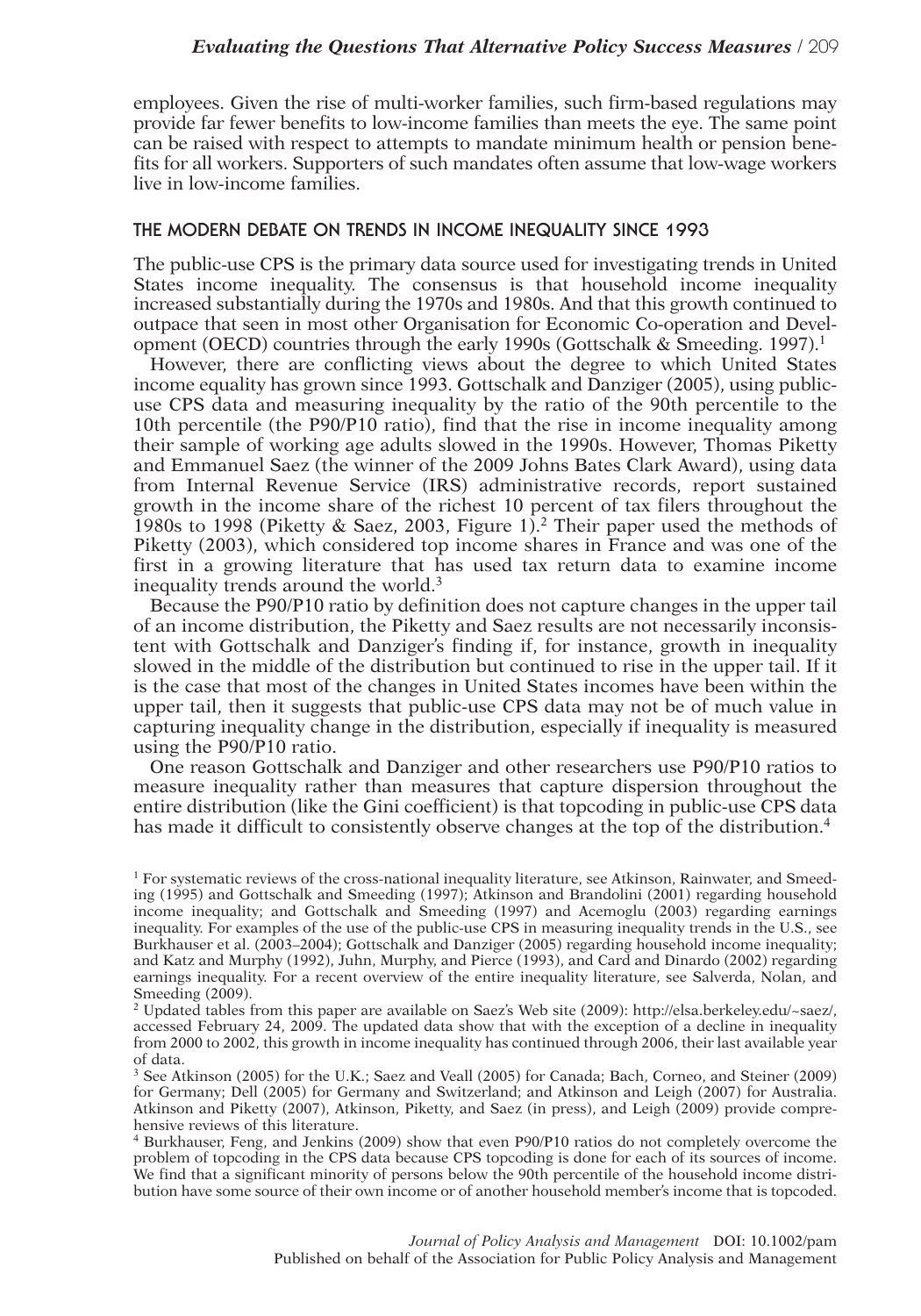In Burkhauser et al. (in press, a), we follow the conventional Wisconsin School style of income distribution analysis by asking the question: How did the distribution of individuals' household size–adjusted pre-tax, post-government in-cash transfer income change between 1975 and 2004 using the public-use CPS? Unlike other researchers, we also give substantial attention to the problems caused by the topcoding of each income source in the CPS data. Exploiting our access to Census Bureau internal CPS data, which has much smaller income censoring problems than the public-use version of the CPS data, we examine estimates from data incorporating imputations for topcoded incomes derived from cell means as well as estimates from multiply imputed data from parametric distribution models to capture these topcoded values. Doing so, we find the rapid increases in income inequality that began in the mid-1970s and increased in the 1980s slowed markedly after 1993.

Because our findings, using a Gini coefficient as our measure of income inequality, appear to be so different from those found by Piketty and Saez (2003), in Burkhauser et al. (in press, b) we show that these apparently inconsistent estimates are largely reconciled when income distribution and inequality are defined in the same way. Using internal CPS data for 1967 to 2006, we show that estimates of top income shares are quite similar to the IRS data–based estimates reported by Piketty and Saez (2003). That is, when we ask the same question that Piketty and Saez do using CPS data, we find approximately the same answer they find using IRS data.

Rather than using pre-tax, post-transfer government in-cash income and hence including the influence of government transfers on income inequality, Piketty and Saez (2003) focus instead on market or pre-tax, pre-transfer income.<sup>5</sup> In addition, they aggregate income to the level of the tax unit rather than to the level of the household, do not adjust for differences in tax unit size, and examine the distribution among tax units rather than among individuals.<sup>6</sup>

Hence, in their iconoclastic work tracing the market income of Americans from 1913 to 1998, Piketty and Saez (2003) ask a fundamentally different question than has been posed in the past literature on income inequality in the United States. Their question is: How has the share of market income controlled by the top 1, 5, or 10 percent of tax units changed over the 20th century? This is clearly an important question, but it is one that focuses on market income alone, uses the tax unit as its sharing unit, ignores the fact that tax units contain different numbers of people, and most importantly, by excluding the role of government in the measure of resources available to people, implicitly assumes that the level and trends in the distribution of market income they report over time would have been the same in the absence of government.

#### **WHAT IS THE INCOME CHANGE QUESTION POLICY RESEARCHERS SHOULD ANSWER?**

In Tables 1 and 2, which come from Burkhauser, Larrimore, and Simon (2010), we show using alternative success parameters—median income (Table 1) and changes in the growth of income by quintile (Table 2)—how importantly the questions asked about income and its growth will affect the answers found. In the first column of

<sup>5</sup> See Scholz and Levine (2002), Corneo and Fong (2008), and Bach, Corneo, and Steiner (2009) for examples of this type of measure.

<sup>6</sup> An important issue in this literature is that not all individuals in the United States file a tax return, with non-filers generally having lower incomes. Therefore, estimates of the income share of the top 10 percent of tax filers understate the number of tax filers relative to the situation in which non–tax filers are included in the base. That is, when the number of "potential tax filing units" (filers plus non-filers) is the base, a higher share of actual tax filers and hence a larger share of reported pre-tax, pre-transfer income must be included to correctly measure overall income inequality. To address this issue, Piketty and Saez (2003) estimate the total number of potential tax units and calculate the number of returns that make up the top income groups using this number. They define a potential tax unit as a married couple of any age, divorced or widowed individual of any age, or single individuals aged 20 and over.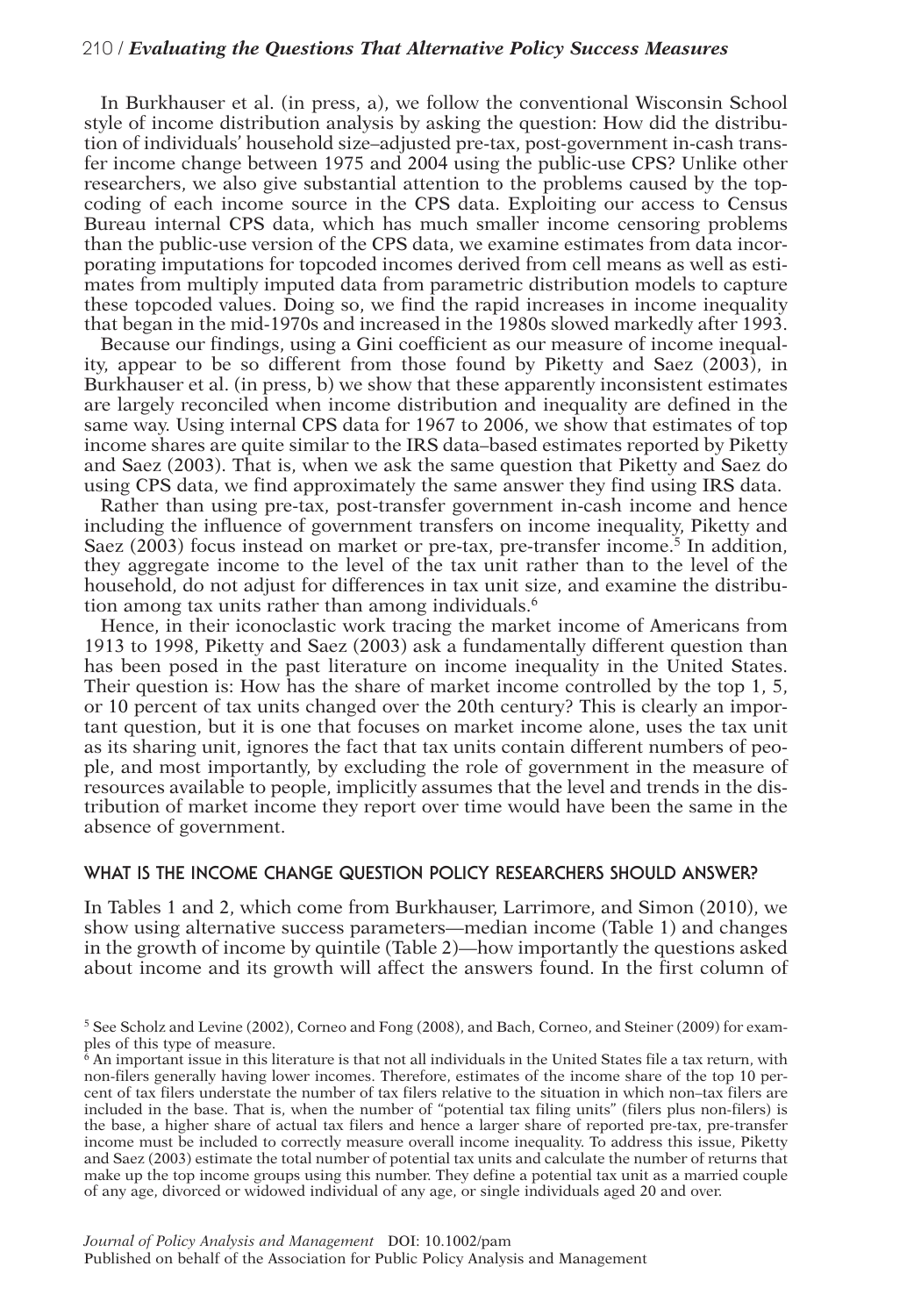|           | Tax Unit<br>Pre-Tax | Pre-Tax  | Pre-Tax  | Household Household HH Size-Adj. HH Size-Adj.<br>Pre-Tax<br>Pre-Trans. Pre-Trans. Post-Trans. Post-Trans. | Post-Tax<br>Post-Trans. | Post-Tax<br>Post-Trans. $+$<br>Health Ins. |
|-----------|---------------------|----------|----------|-----------------------------------------------------------------------------------------------------------|-------------------------|--------------------------------------------|
| 1979–1989 | $0.2\%$             | 4.5%     | 6.6%     | $9.2\%$                                                                                                   | $12.0\%$                | $12.0\%$ <sup>a</sup>                      |
| 1989-2000 | $9.1\%$             | $10.0\%$ | 9.3%     | 13.4%                                                                                                     | $14.4\%$                | $16.6\%$                                   |
| 2000-2007 | $-5.5\%$            | $-2.2\%$ | $-1.2\%$ | $-0.1\%$                                                                                                  | $1.0\%$                 | 4.8%                                       |
| 1979-2007 | 3.2%                | 12.5%    | $15.2\%$ | 23.6%                                                                                                     | 29.3%                   | $36.7\%$ <sup>a</sup>                      |

**Table 1**. Growth in median incomes using alternative income series.

*Note:* From Burkhauser, Larrimore, and Simon (2010) using public-use March CPS data. Changes in income between 1992 and 1993 are suppressed and assumed to be zero given the trend break resulting from the CPS redesign in those years.

<sup>a</sup> Health insurance information not available prior to 1988. The rate of growth in the value of health insurance from 1979 to 1989 is assumed to match that of post-tax, post-transfer income.

**Table 2**. Quintile income growth using alternative income series, 1979 to 2007.

|                 | Tax Unit<br>Pre-Tax<br>Pre-Trans. | Household<br>Pre-Tax<br>Post-Trans. | HH Size-Adj.<br>Pre-Tax<br>Post-Trans. | HH Size-Adj.<br>Post-Tax<br>Post-Trans. | Post-Tax<br>Post-Trans.<br>$+$ Health Ins. <sup>a</sup> |
|-----------------|-----------------------------------|-------------------------------------|----------------------------------------|-----------------------------------------|---------------------------------------------------------|
| Bottom quintile | $-33.0\%$                         | 25.8%                               | $9.9\%$                                | 15.0%                                   | 26.4%                                                   |
| 2nd quintile    | $-8.9%$                           | $0.5\%$                             | $3.7\%$                                | $9.7\%$                                 | 29.1%                                                   |
| Middle quintile | $2.2\%$                           | 13.9%                               | 22.8%                                  | 29.5%                                   | 36.9%                                                   |
| 4th quintile    | 12.3%                             | 21.1%                               | 29.2%                                  | 34.6%                                   | 40.4%                                                   |
| Top quintile    | 32.7%                             | 33.6%                               | 42.0%                                  | 49.4%                                   | 52.6%                                                   |

*Note:* See Table 1.

<sup>a</sup> Health insurance information not available prior to 1988. The rate of growth in the value of health insurance from 1979 to 1989 is assumed to match that of post-tax, post-transfer income.

Table 1, we ask the Piketty and Saez question: How much did the market income (pre-tax, pre-transfer income) of the median tax unit in the United States change across the last three business cycles of (1979 to 1989, 1989 to 2000, and 2000 to 2007) and overall between 1979 and 2007?

The answer is quite startling. Real median income measured in this way shows little change over this almost 30-year period measured from peak to peak to peak of these three business cycles. The gains experienced in the first two business cycles are almost completely erased by the losses over the last business cycle. If we updated these numbers to 2009, the latest CPS income year and one that includes the current recession, the overall change is negative. However, this measure of income growth does not recognize that tax units are a subset of households and that income sharing can occur across tax units within households. (For example, two unmarried persons who live together must file their income tax forms separately. Doing so makes them two separate sharing units in the Piketty and Saez world of column 1, but they are nevertheless likely to share their market income between them in their single household.)

When this standard assumption of equal sharing within a household is used in column 2 (noting that effectively Piketty and Saez, by not accounting for number of people in their sharing unit, are assuming perfect returns to scale) and we look at how much the market income of the median household changed over the entire period, we find that median income has risen from 3.2 percent in column 1 to 12.5 percent in column 2. This is still a relatively small increase over almost 30 years, but is almost four times greater than the growth found in column 1.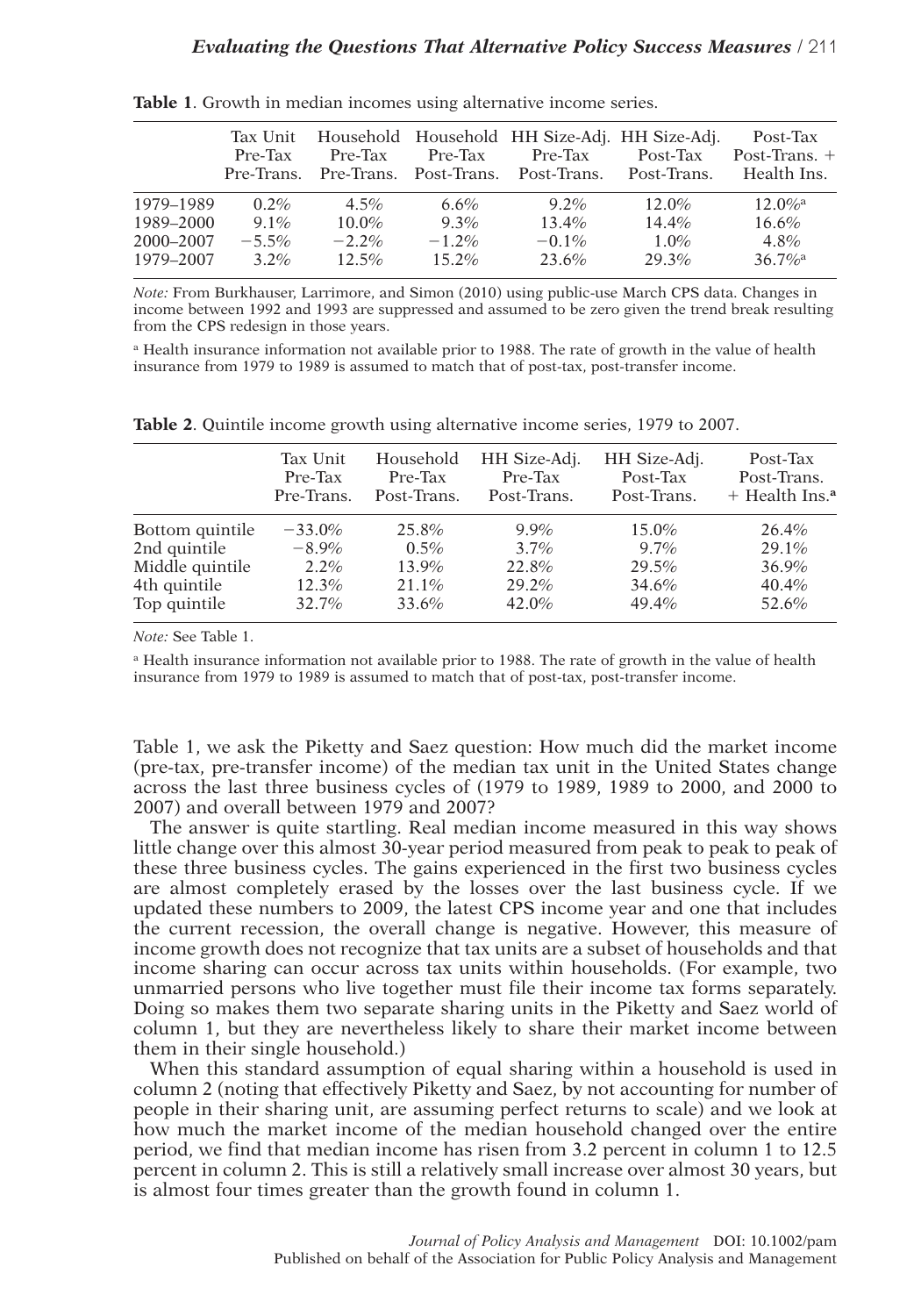In column 3, we include in-cash government transfers going to those households as a household resource. When we do so, we find that the overall increase in the pre-tax, post-government in-cash transfers of the median household rises to 15.2 percent, almost five times the growth found in column 1.

When we then acknowledge that households are of different sizes and that the income available to a given individual will be affected by the number of persons in his or her household (returns to scale are not perfect) and adjust our measure of income in column 4 accordingly, we find that the increase of the median person's household size–adjusted pre-tax, post-government in-cash income increased by 23.6 percent, more than seven times the growth in column 1. The definition of income used in column 4 is the one most often used in the United States poverty, income, and income inequality literatures.

In addition to the role government plays in supplementing the income of households via in-cash government transfers, it also does so via its tax policy. In column 5 we use the National Bureau of Economic Research (NBER) tax simulation package to subtract income and payroll taxes and add the income from the Earned Income Tax Credit to estimate the increase in disposable income (household size–adjusted post-tax, post-transfer income) of the median person. We find that the disposable income of the median person increased by 29.3 percent or nearly ten times the growth found in column 1.

Although this measure is not normally reported in United States comparisons of poverty, income, or income inequality, it is standard practice in EU countries and in OECD cross-national comparisons of income and income inequality (Besharov & Couch, 2010). The new supplementary poverty numbers that are scheduled to be released by the Census Bureau in 2011 will also account for taxes in this manner. (See Garner, 2010; Short & Renwick, 2010, for examples of the use of the new supplemental poverty measure.)

Finally, in column 6 we take into account a resource that has grown substantially in value for the median American but is ignored in estimates of how the resources available to American households have changed over the last 30 years. Workers are compensated by employers both in cash wages and in fringe benefits. We include the *ex ante* or insurance value of the most important of these fringe benefits, employer-provided health insurance, as well as the insurance value of governmentprovided Medicare and Medicaid going to these households. When this value is included, we find that the overall increase of the median person's household size–adjusted post-tax, post-government in-cash plus the value of health insurance income increased by 36.7 percent, almost 12 times the value reported in column 1.

Table 1 does not provide evidence as to which of the questions answered in these six columns are the most important for public policy. It does show that the answers to the questions reported here are quite different. Piketty and Saez offer a perfectly reasonable measure of how much the owners of the land, labor, and capital used in the production of goods and services in the United States report on their personal income tax statements (pre-tax, pre-transfer income—a value that nevertheless misses the market value of employer-provided health insurance and other fringe benefits because they are tax exempt) and how it has changed over time. But this is a far cry from accounting for the post-tax, post-transfer resources available to the median American and how that has changed over time.

Table 2 goes even further in showing how the question asked will affect the answer found. Here we show how much mean income by income quintile has changed between 1979 and 2007 using the alternative income series discussed in Table 1. The change in the middle quintile, not surprisingly, is roughly equal to that found for the median across the income definitions—a 2.2 percent increase in market income of tax units that grows to a 36.9 percent increase for household size–adjusted post-tax, post-government in-cash plus health insurance income of persons.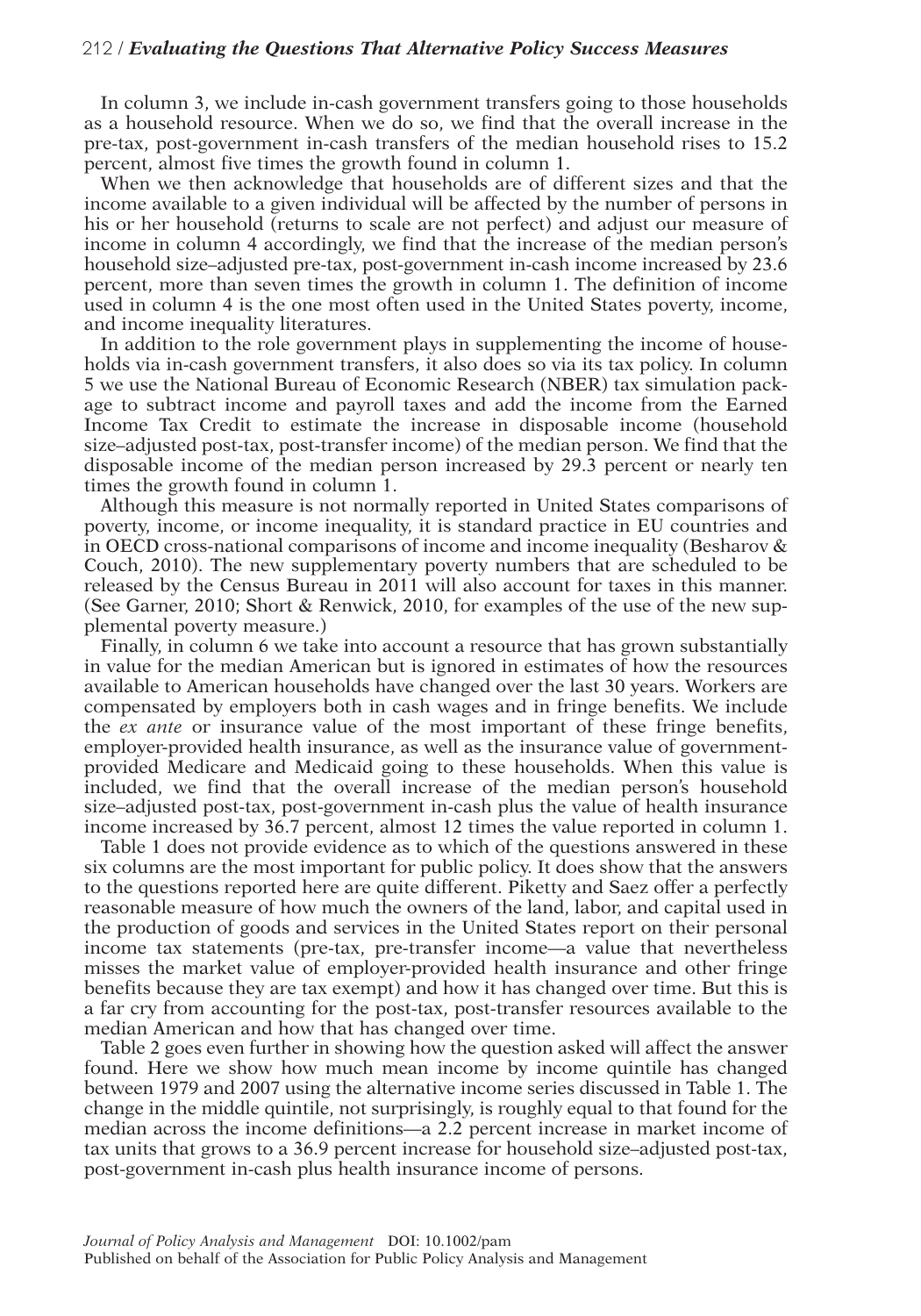It is instructive to look at what is happening in the bottom quintile. There has been a dramatic decline in the market income of these low-income tax units—33 percent. But this decline turns into an increase using any of the other measures. Hence, it is the case that the market income of low-income tax units has declined substantially since 1979, but it is not the case that the post-tax, post-transfer household size–adjusted resources available to the bottom quintile of the population have declined. They are up almost 15 percent over that period and 26 percent when the insurance value of health insurance is included. This value would be even higher if other in-kind transfers targeted on low-income people were included in our measure (e.g., food stamps, WIC).

What these tables suggest is that just as the hourly wage rate is a poor indicator of the household size–adjusted resources available to workers, so is the market income of a tax unit a poor indicator of the household size–adjusted resources available to people. Researchers or policy analysts using answers to questions about the levels or the changes in the wage or the market income inequality of tax units to answer questions about the levels or the changes in inequality with respect to the total resources available to people will surely get it wrong.

# **CONCLUSIONS**

The iconoclastic research of Card and Krueger at the heart of their book *Myth and Measurement*, published in 1995, resulted in a rejuvenation of interest by a new generation of researchers in better determining the behavioral and distributional consequences of minimum wage increases. After 15 years, this new generation of research provides more plausible evidence that such increases are a poor way of helping the working poor, especially when compared with increases in the Earned Income Tax Credit.

The iconoclastic research of Piketty and Saez has had a similar impact on the income inequality literature. It too has resulted in a rejuvenation of interest by a new generation of researchers in better measuring levels and trends in income inequality. What Burkhauser et al. (in press, b) and Tables 1 and 2 demonstrate is that it is not primarily differences between the CPS and IRS data that are responsible for the dramatically different levels and trends in income and income inequality found by researchers using these data sets, but in the questions they have used these data to answer. It remains to be seen which of these questions will be more salient in informing future public policies meant to affect trends in the level and distribution of income. What is certain is that you can't answer questions about how the household size–adjusted resources available to people have changed using answers to a different question.

*RICHARD V. BURKHAUSER, who is at Cornell University, presented this Presidential Address on November 5, 2010, at the Annual Meeting of the Association for Public Policy Analysis and Management, Boston, MA.*

#### **ACKNOWLEDGMENTS**

The income inequality research discussed in this paper was conducted while Burkhauser, Feng, and Larrimore were Special Sworn Status researchers of the U.S. Census Bureau at the New York Census Research Data Center at Cornell University. Any opinions and conclusions expressed herein are those of the author and do not necessarily represent the views of the U.S. Census Bureau. All results have been reviewed to ensure that no confidential information is disclosed. Support for this research comes from the National Science Foundation (SES-0427889, SES-0322902, and SES-0339191) and the National Institute for Disability and Rehabilitation Research (H133B040013 and H133B031111). I would like to thank Jeff Larrimore and Kosali Simon for their collaboration with me on the work behind Tables 1 and 2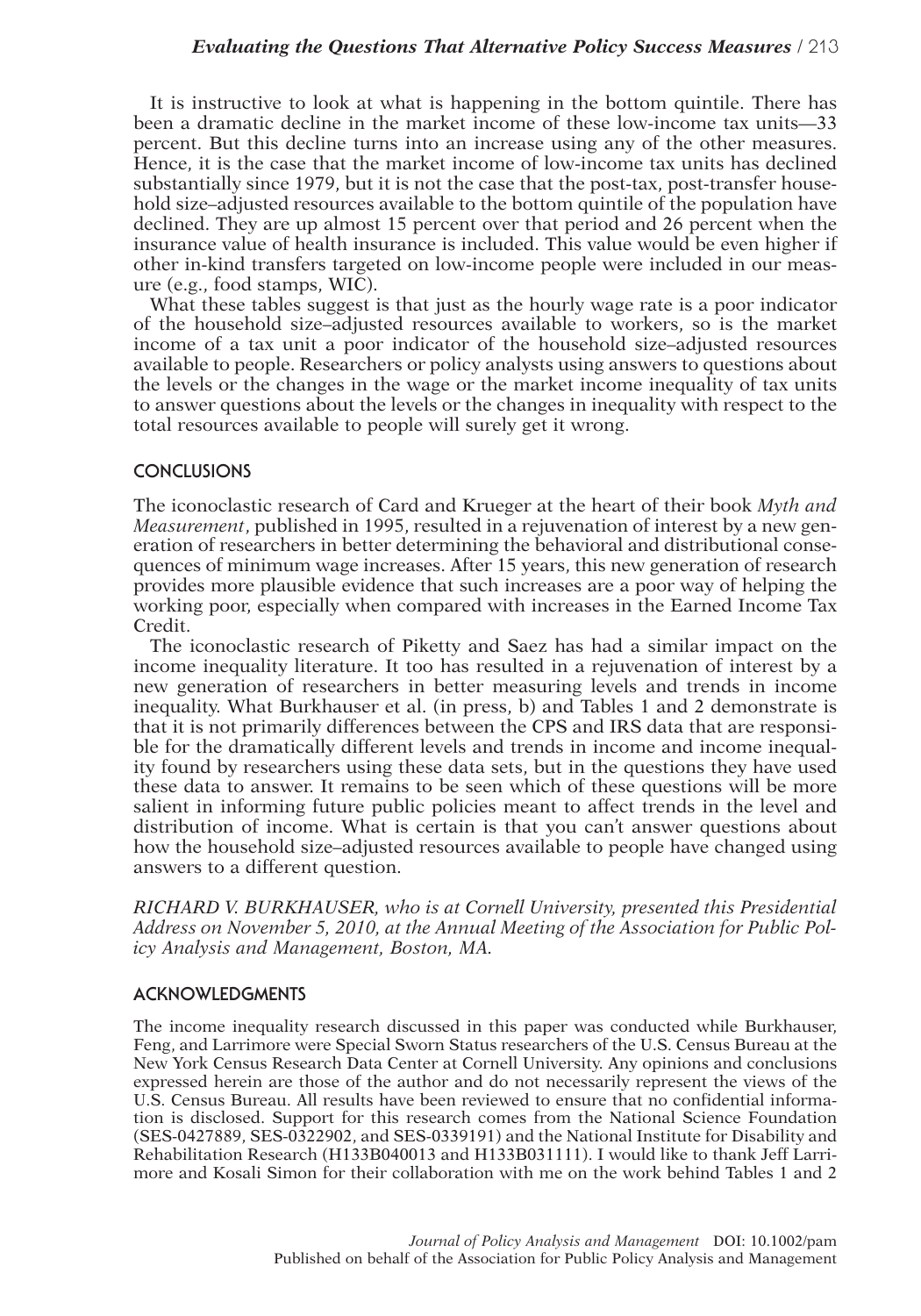and Robert Plotnick, Jennifer Tennant, and Doug Besharov for their comments on earlier versions of this paper.

# **REFERENCES**

Acemoglu, D. (2003). Cross-country inequality trends. Economic Journal, 113, F121–F149.

- Atkinson, A. B. (2005). Top incomes in the UK over the twentieth century. Journal of the Royal Statistical Society, Series A, 168, 325–343.
- Atkinson, A. B., & Brandolini, A. (2001). Promises and pitfalls in the use of secondary data sets: Income inequality in OECD countries as a case study. Journal of Economic Literature, 39, 771–799.
- Atkinson, A. B., & Leigh, A. (2007). The distribution of top incomes in Australia. Economic Record, 83, 247–261.
- Atkinson, A. B., & Piketty, T. (2007). Top incomes over the twentieth century: A contrast between continental European and English speaking countries. Oxford: Oxford University Press.
- Atkinson, A. B., Piketty, T., & Saez, E. (in press). Top incomes in the long run of history. Journal of Economic Literature.
- Atkinson, A. B., Rainwater, L., & Smeeding, T. (1995). Income distribution in OECD countries. Evidence from the Luxembourg Income Study. Social Policy Studies No. 18. Paris: Organisation for Economic Co-operation and Development.
- Bach, S., Corneo, G., & Steiner, V. (2009). From bottom to top: The entire income distribution in Germany, 1992–2003. Review of Income and Wealth, 55, 303–330.
- Besharov, D., & Couch, K. (Eds.). (2010). European measures of income and poverty: Lessons from the U.S. New York: Oxford University Press.
- Brown, C., Gilroy, C., & Kohen, A. I. (1982). The effect of the minimum wage on employment and unemployment. Journal of Economic Literature, 20, 487–528.
- Burkhauser, R. V., & Finegan, T. A. (1989). The minimum wage and the poor: The end of a relationship. Journal of Policy Analysis and Management, 8, 53–71.
- Burkhauser, R. V., Couch, K. A., & Glenn, A. J. (1996). Public policies for the working poor: The Earned Income Tax Credit versus minimum wage legislation. In S. W. Polachek (Ed.), Research in Labor Economics, 15, 65–109.
- Burkhauser, R. V., Couch, K. A., & Wittenburg, D. C. (1996). Who gets what from minimum wage hikes: A replication and re-estimation of Card and Krueger. Industrial and Labor Relations Review, 49, 547–552.
- Burkhauser, R. V., Couch, K. A., Houtenville, A. J., & Rovba, L. (2003–2004). Income inequality in the 1990s: Re-forging a lost relationship? Journal of Income Distribution, 12, 8–35.
- Burkhauser, R. V., Feng, S., & Jenkins, S. P. (2009). Using the P90/P10 ratio to measure US inequality trends with Current Population Survey data: A view from inside the Census Bureau vaults. Review of Income and Wealth, 55, 166–185.
- Burkhauser, R. V., Feng, S., Jenkins, S. P., & Larrimore, J. (in press, a). Estimating trends in US income inequality using the Current Population Survey: The importance of controlling for censoring. Journal of Economic Inequality.
- Burkhauser, R. V., Feng, S., Jenkins, S. P., & Larrimore, J. (in press, b). Recent trends in top income shares in the USA: Reconciling estimates from March CPS. Review of Economics and Statistics. NBER Working Paper Series, No. 15320. Cambridge, MA: NBER.
- Burkhauser, R. V., Larrimore, J., & Simon, K. (2010). A second opinion on the economic health of the American middle class and why it matters in gauging the impact of government policy. Working paper. Ithaca, NY: Cornell University.
- Card, D., & DiNardo, J. E. (2002). Skill-biased technological change and rising wage inequality: Some problems and puzzles. Journal of Labor Economics, 20, 733–783.
- Card, D., & Krueger, A. B. (1995). Myth and measurement: The new economics of the minimum wage. Princeton, NJ: Princeton University Press.